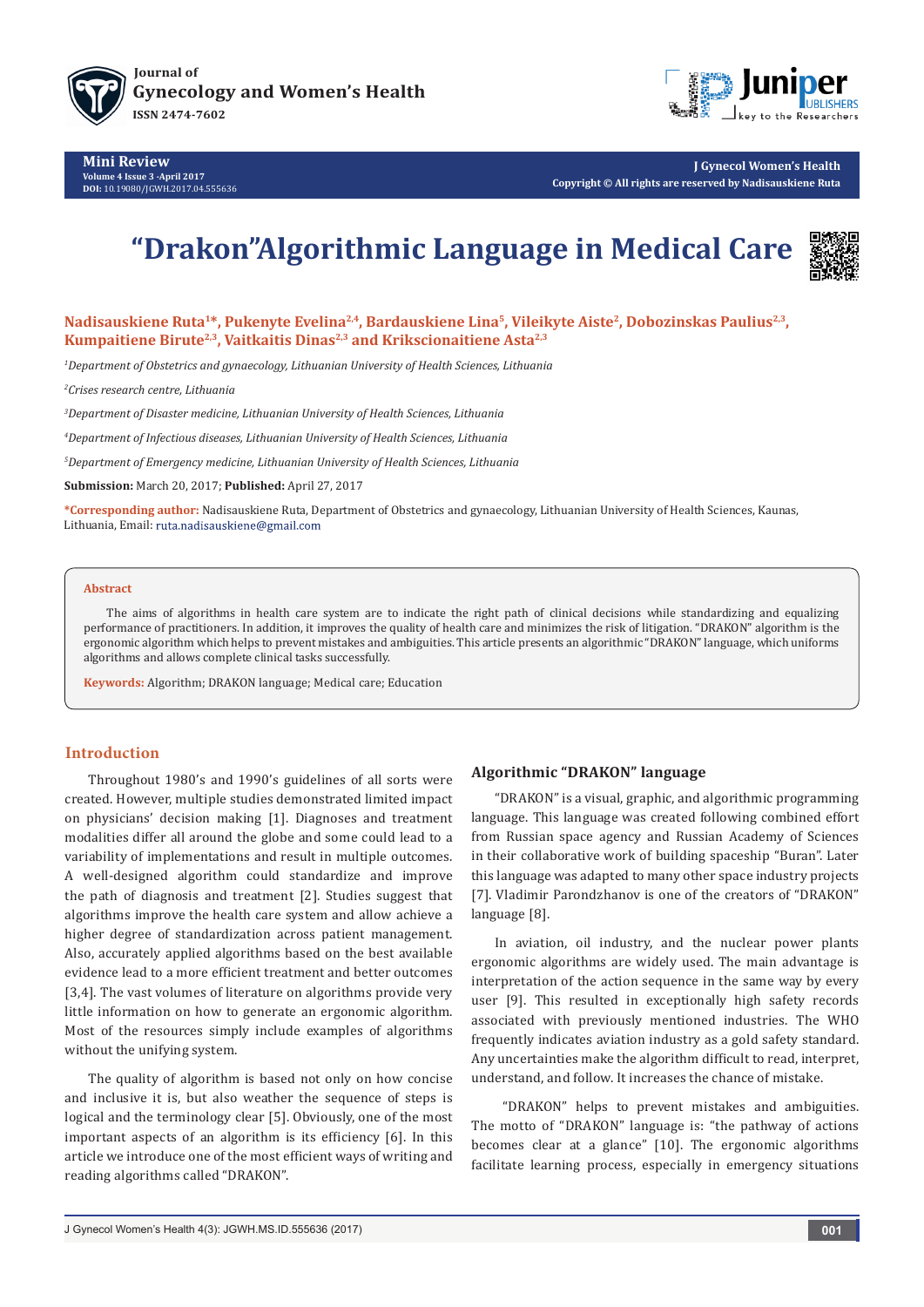where coordinated approach from all team members is required [11].

## **How to read "DRAKON" algorithms**

In order to read "DRAKON" charts, one needs to know 9 standardized icons and the sequence in which those icons are read. Each algorithm does not necesseraly contain all 9 icons. The number of icons depends on demand. There are two algorithmic drawings in DRAKON. Primitive is a simple chart without a tree. Silhouette contains several trees. The primitive algorithm is read vertically starting with the icon 'Start' and finishing at the 'End'. If the algorithm includes several trees, three simple steps need to be followed: 1. read the names of trees horizontally from the left to right; 2. read each tree from the top to bottom in the vertical direction; 3. analyse each branch following questions, directions, or instructions.

Any type of "DRAKON" algorithm needs to be read strictly in the same order. There is no need to memorize each step because repeated use of algorithms eventually leads to automaticity. "DRAKON" charts allow performing different tasks at sequence. We are presented the "DRAKON" algorithm how to provide management in the third stage of delivery (Figure 1).